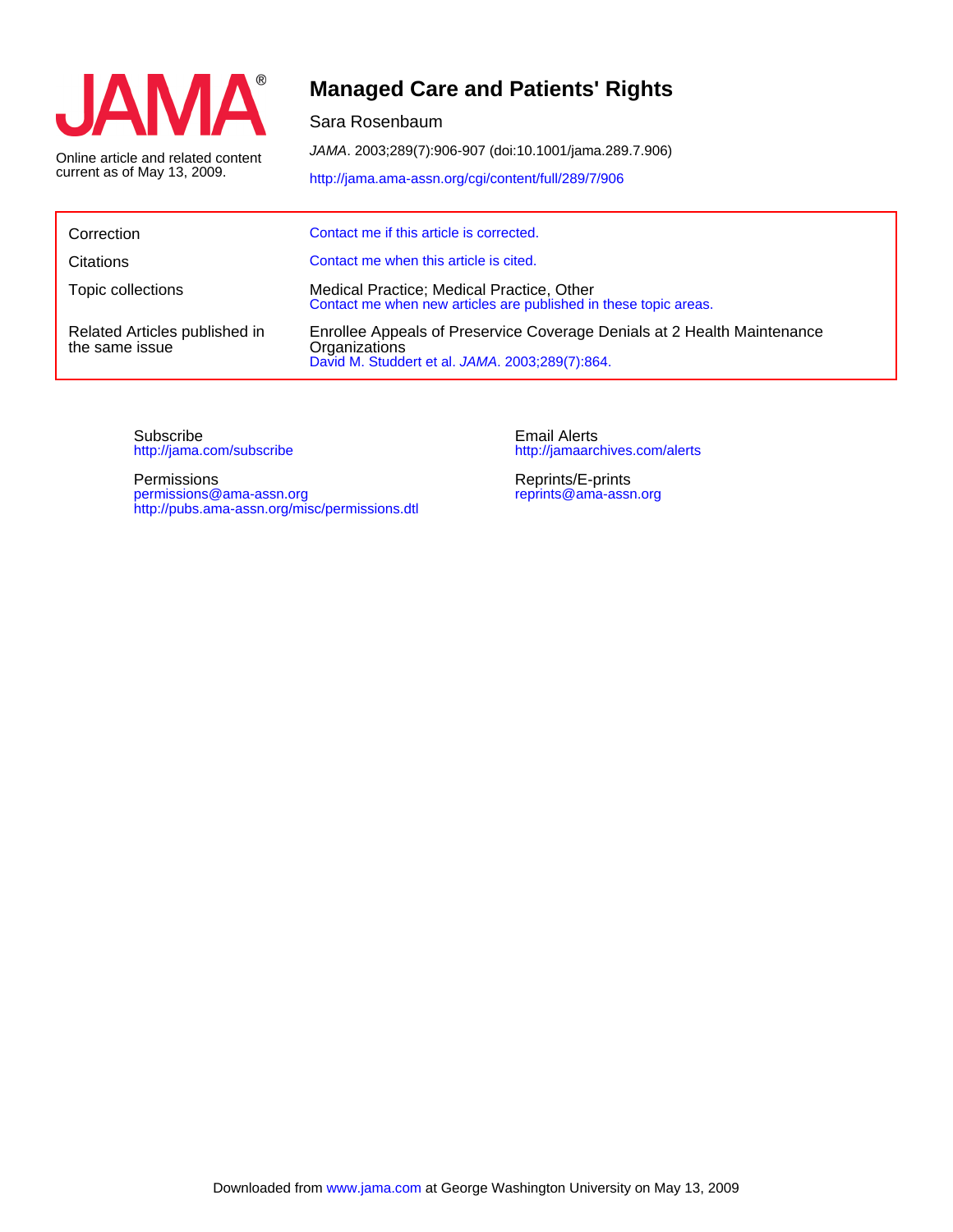# **Managed Care and Patients' Rights**

### Sara Rosenbaum, JD

HE ARTICLE BY STUDDERT AND GRESENZ<sup>1</sup> IN THIS IS-<br>sue of THE JOURNAL is a valuable contribution to the<br>debate about US managed care policy and patients'<br>rights. The analysis of enrollee appeals from 2 Cali-<br>fornia-based he HE ARTICLE BY STUDDERT AND GRESENZ<sup>1</sup> IN THIS ISsue of THE JOURNAL is a valuable contribution to the debate about US managed care policy and patients' rights. The analysis of enrollee appeals from 2 Calivides an important look inside the "black box" of prospective coverage decision making, which typically remains hidden from view in the absence of judicial appeal or the very occasional government study. Judicial review of prospective coverage decisions is rare because of the cost and complexity of litigation. Even retrospective appeals are unusual, given the inability in most health insurance disputes to recover damages for death or injuries caused by wrongful denial of benefits by group health plans,<sup>2</sup> a limitation that reduces the economic feasibility of litigation.

Based on direct review of thousands of appeals, the authors made several notable findings. First, appeals are rare. Four million enrollees produced about 15000 private coverage appeals over the 2-year time period from which the researchers drew their sample. Second, the majority of appeals concern services not yet furnished (ie, are prospective). Third, not all appeals involve traditional questions of medical necessity. While approximately one third of their sample of appeals raised questions about conventional medical necessity for particular patients, the remaining two thirds of the disputes involved either "contractual coverage" claims (a conclusion that a condition or treatment, even if necessary, is "extracontractual" and thus not covered) or what the authors term "choice of provider" claims (access to outof-network care). The authors note that all of their research categories can raise issues of medical judgment.

The authors conclude that some portion of appeals concerning medical necessity involve the problem of "societal uncertainty" regarding the boundaries of medical care, and also surmise that disputes over contract terms or choice of provider might be lessened through better drafting of insurance contracts and more consumer education about the limits of their coverage.

At first blush, readers might discount the importance of this study. Some might argue that the study shows that health plan appeals are rare, and when they do occur, are unlikely to involve services of real clinical significance. Others might conclude that HMO enrollment is low compared with other, more loosely structured, private group coverage arrangements such as preferred provider organizations (PPOs),<sup>3</sup> which are relatively free of the types of constraints found in HMOs and thus might be expected to produce even fewer appeals.

#### **See also p 864.**

Either conclusion would be wrong. Rarity is a hallmark of all classes of legal action, whether formal judicial disputes or informal ones resolved through an internal appeals process. In a society that values legal rights, not merely public and private largesse, it is essential to understand what happens when individuals exercise their rights. Furthermore, although there certainly are claims that involve mere "social uncertainty," to use the authors' characterization (a term that may just as aptly describe the arbitrary limits on health care that the insurance industry might seek to impose), other claims involve life and death decisions. Indeed, the case that began what has turned into a decade-long congressional focus on external review of health plan coverage decisions was *Corcoran v United HealthCare*. <sup>4</sup> In this case, a an infant born at home died after the mother's plan refused to preapprove inpatient preterm labor management.

The essence of health insurance is an enforceable, formal promise to furnish a specified form of coverage to persons who meet contractual qualification standards. Where that promise is allegedly breached, it is the very right of enforcement that lifts insurance out of the world of charity care and into the realm of basic guarantee. The potential for erroneous interpretation of contract terms in relation to particular patients is significant, and the stakes can be enormous. Such was the case of Ethan Bedrick, who was born with cerebral palsy and who was denied physical and speech therapy after a claims reviewer reached the baseless conclusion that care was medically unnecessary because, in the reviewer's view, the toddler had no chance of making significant improvement.<sup>5</sup> The company's conduct was condemned by the US Court of Appeals for the Fourth Circuit (one of the most conservative federal circuits) as not merely inhumane but as an unlawful reading of the insurance contract by a medical reviewer.

A key role of law in the United States is to ensure fairness in those circumstances in which individual rights are threatened. The notion of using vague and subjective concepts such as "societal uncertainty" to deny basic, fair process should be of concern to those who place value in a just system. This is particularly so in the case of the administration of health insurance benefits, in which erroneous contractual interpretation by inexperienced or biased insurance company personnel may result in the unfair denial of health care that might seem unimportant to some but truly significant to others. For example, what might be dismissed as unnecessary speech therapy by a claims reviewer who values only complete "recovery" to "normal" functioning becomes incredibly important to parents of a child with cerebral palsy who is trying to attain basic speech.

**906** JAMA, February 19, 2003—Vol 289, No. 7 (Reprinted) **©2003 American Medical Association. All rights reserved.**

**Author Affiliations:** Hirsch Health Law and Policy Program, The George Washington University School of Public Health and Health Sciences, Washington, DC. **Corresponding Author and Reprints:** Sara Rosenbaum, JD, Hirsch Health Law and Policy Program, The George Washington University School of Public Health and Health Sciences, 2021 K St NW, Suite 800, Washington, DC 20052 (e-mail: sarar @gwu.edu).